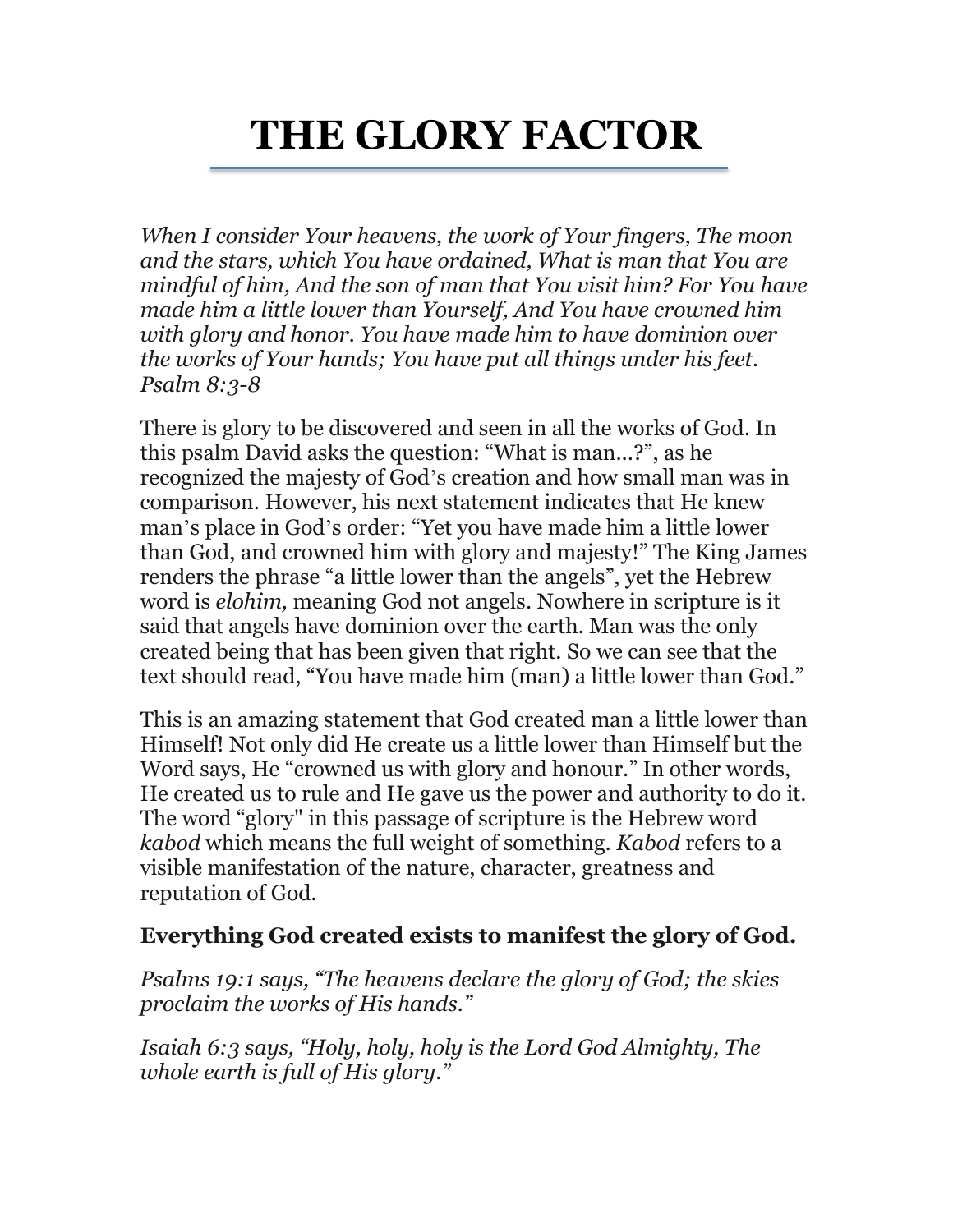Paul, in referring to the glory, states in 1 Corinthians 15:41, "The sun has one kind of glory, while the moon and stars each have another kind. And even the stars differ from each other in their glory."

All of creation was created and designed to display glory, but only man was made in the image of God. Man was created to be like God in nature and character. All that God created us to be, we already possess. God created us to display Himself in the earth, which is why we are created in His image and have the capacity to rule and have dominion. After God gave man dominion (Genesis 1:26) He said, "now be fruitful and multiply." To "*be fruitful"* means to **reproduce or to bring out that which is on the inside.** Being fruitful is producing and reproducing the nature, character and reputation of God in the earth, which is His glory.

## THE RADIANCE OF THE FATHER

As sons of God we are created with the inherit ability to display the radiance of the Father's glory. Hebrews 1:3 says, "*The Son radiates God's own glory and expresses the very character of God, and he sustains everything by the mighty power of his command.* 

In John 17:1 & 5 there is a reference to two glories, which we need to take a close look at.

*Jesus spoke these words, lifted up His eyes to heaven, and said: 1"Father, the hour has come. Glorify Your Son, that Your Son also may glorify You. 5 And now, O Father, glorify Me together with Yourself, with the glory, which I had with You before the world was*.

Jesus was saying, "I've completed what was required of Me and I'm asking You to restore to Me the glory I had before the world was formed." So there was a glory He had before he was sent to the earth. He then goes on to say in verse 22, "I have given them the glory You gave Me, so they may be one as We are One." Let's break this down.

He's returning to the glory of being God, which he left when He was sent to the earth to be man. Yet the Father gave Him a certain glory while He was on earth, that glory He was not returning to. **He was leaving that glory to enable and benefit His sons and those who would believe in Him through their word.** So it is clear that there are two glories Jesus was referring to. The glory before the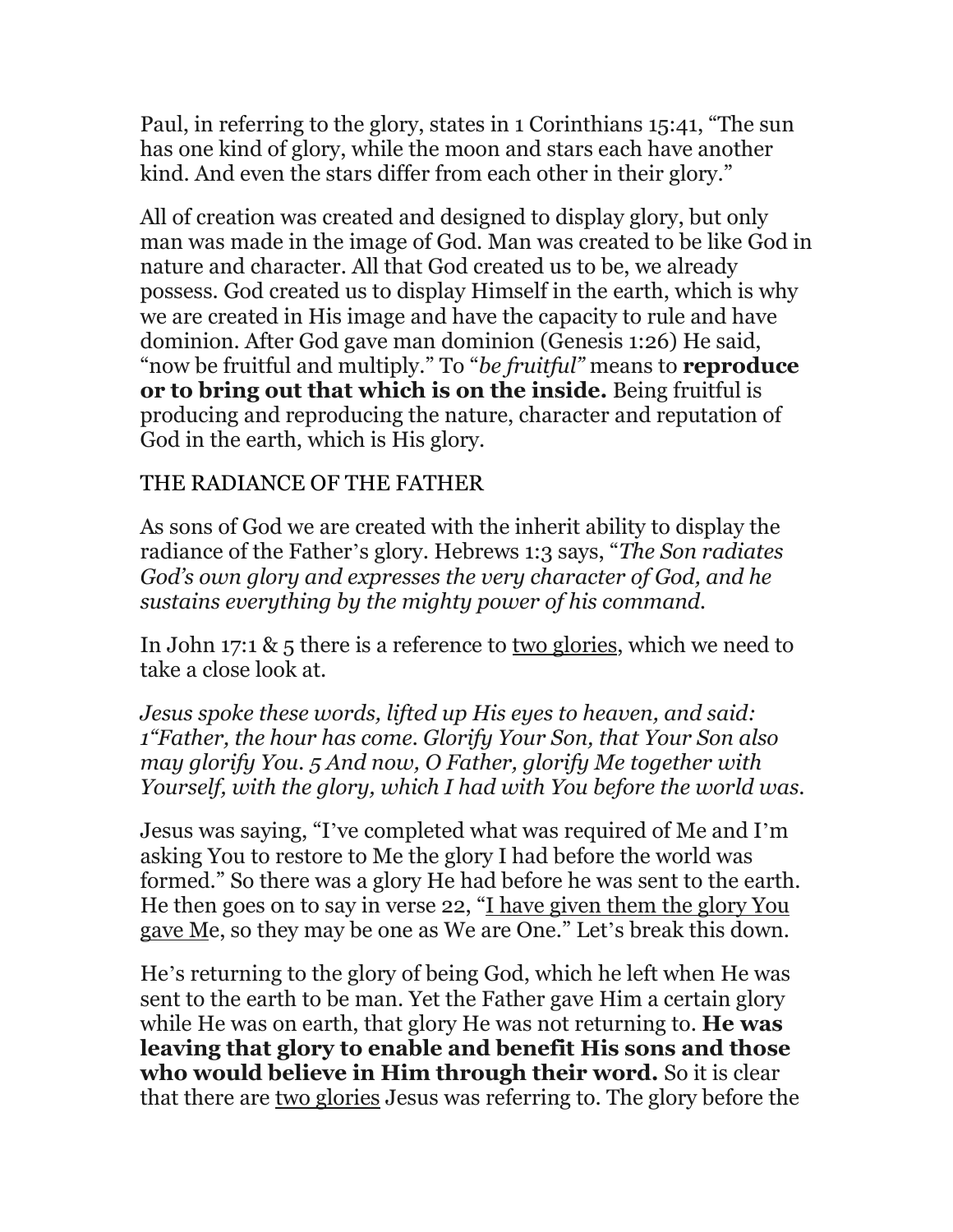foundations of the world and the glory He was given while on earth. The later glory has been given to us!

What is that glory? In verse 23 it says, "*I in them, and You in Me; that they may be made perfect in one"*. He is following on from verse 22 stating what the glory was that His Father gave Him: You in Me and I in You. Jesus is saying that the Father chose **to live as Himself in man!** We can often overlook the magnitude of this reality - God confining Himself in an earthen vessel. That's why Jesus said, "If you have seen Me you have seen the Father, for the Father and I are One." This is the glory that Jesus was given! And that glory He did not take to heaven but transferred the rights to His sons- *Selah!*

## REVEALING THE GLORY

We are designed to be the primary source by which the Father can reveal His glory! This is something that we cannot do of ourselves but rather He lives to do in us. So how does this happen? The key is found in John 17:18, As You sent Me into the world, I am sending them into the world. This is a simple yet profound statement and it is the key to unlocking and releasing the glory in the earth.

Looking at the life of Jesus as the "pattern Son" we can draw out key conclusions in relation to the glory. We understand that Jesus was One sent of God but He emptied Himself of the glory He had before He was sent to the earth and became a man. He then had to learn how to grow into a new glory. The key to unlocking that glory was sonship. When he was as young as twelve, Jesus said to His earthly Mum and Dad, "Did you not know that I was about My Father's business?" (Luke 2:49). For the first time in scripture Jesus acknowledges His sonship. Even though He was a son, the glory was not fully released through Him, why?, because he hadn't come of age. He had not yet matured as a full-grown son. Eighteen years later we see Jesus at the Jordon being baptized and the heavens opened to Him, and the voice of God said, "This is My beloved Son, in whom I am well pleased." (Matthew 3:16-17). The Father was acknowledging and decreeing, "My Son has come of age and as a result I am now able to give Him the keys to My kingdom.

Jesus had matured to a state of sonship by which He was now one with the Father and as a result the Father's glory could be